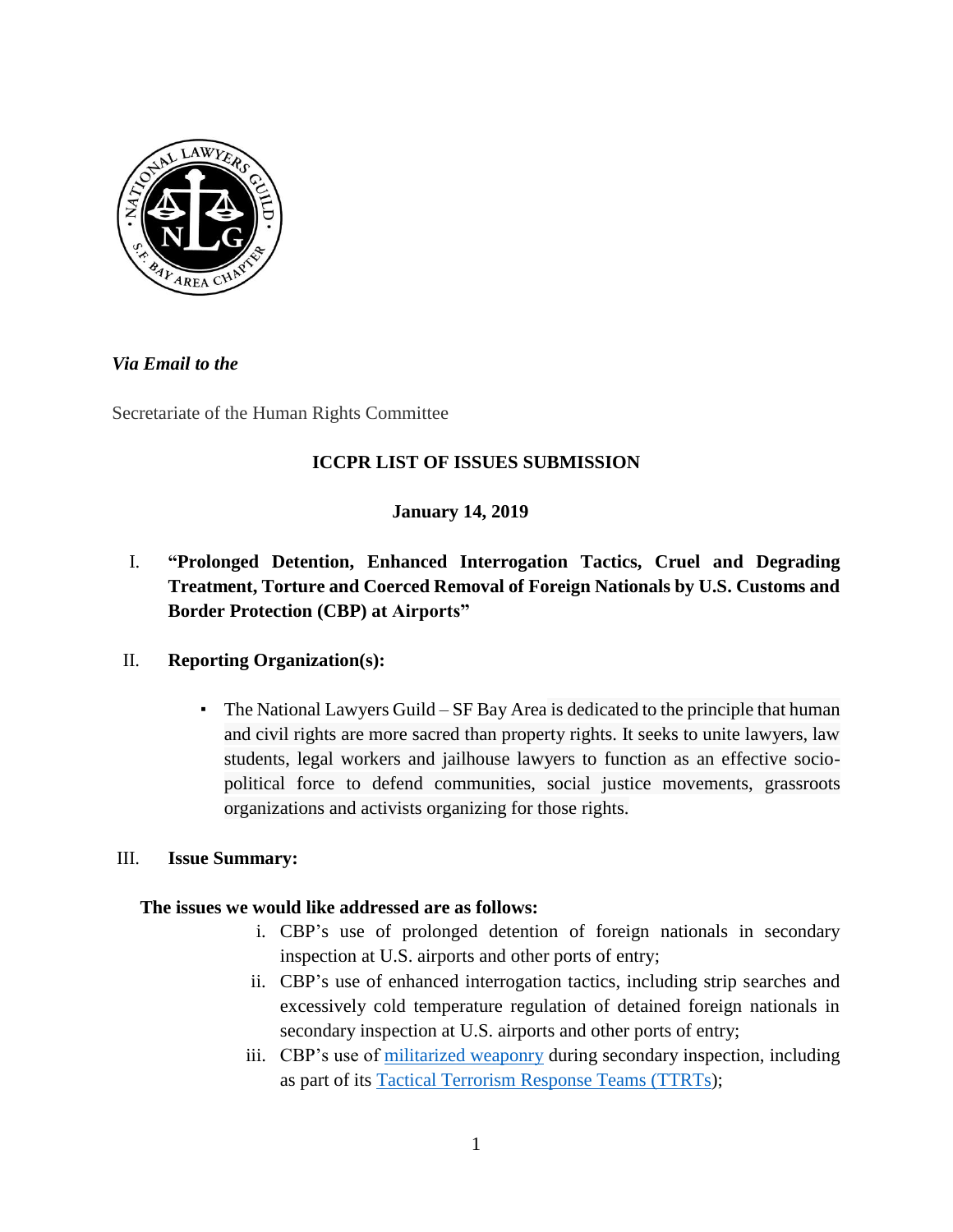- iv. CBP's denial of access to religiously appropriate food for foreign nationals in secondary inspection;
- v. CBP's use of racial and religious profiling in secondary inspection, particularly against Muslim foreign nationals;
- vi. CBP's use of coercion and duress to obtain consent of foreign nationals to surrender their request for admission to the United States.

### IV. **ICCPR Legal Framework and Concluding Observations:**

#### **The relevant ICCPR articles are as follows:**

#### *Article 7*

No one shall be subjected to torture or to cruel, inhuman or degrading treatment or punishment. In particular, no one shall be subjected without his free consent to medical or scientific experimentation.

#### *Article 9*

1. Everyone has the right to liberty and security of person. No one shall be subjected to arbitrary arrest or detention. No one shall be deprived of his liberty except on such grounds and in accordance with such procedure as are established by law.

#### *Article 10*

1. All persons deprived of their liberty shall be treated with humanity and with respect for the inherent dignity of the human person.

#### *Article 12*

1. Everyone lawfully within the territory of a State shall, within that territory, have the right to liberty of movement and freedom to choose his residence.

#### *Article 17*

1. No one shall be subjected to arbitrary or unlawful interference with his privacy, family, home or correspondence, nor to unlawful attacks on his honour and reputation.

#### *Article 18*

1. Everyone shall have the right to freedom of thought, conscience and religion. This right shall include freedom to have or to adopt a religion or belief of his choice, and freedom, either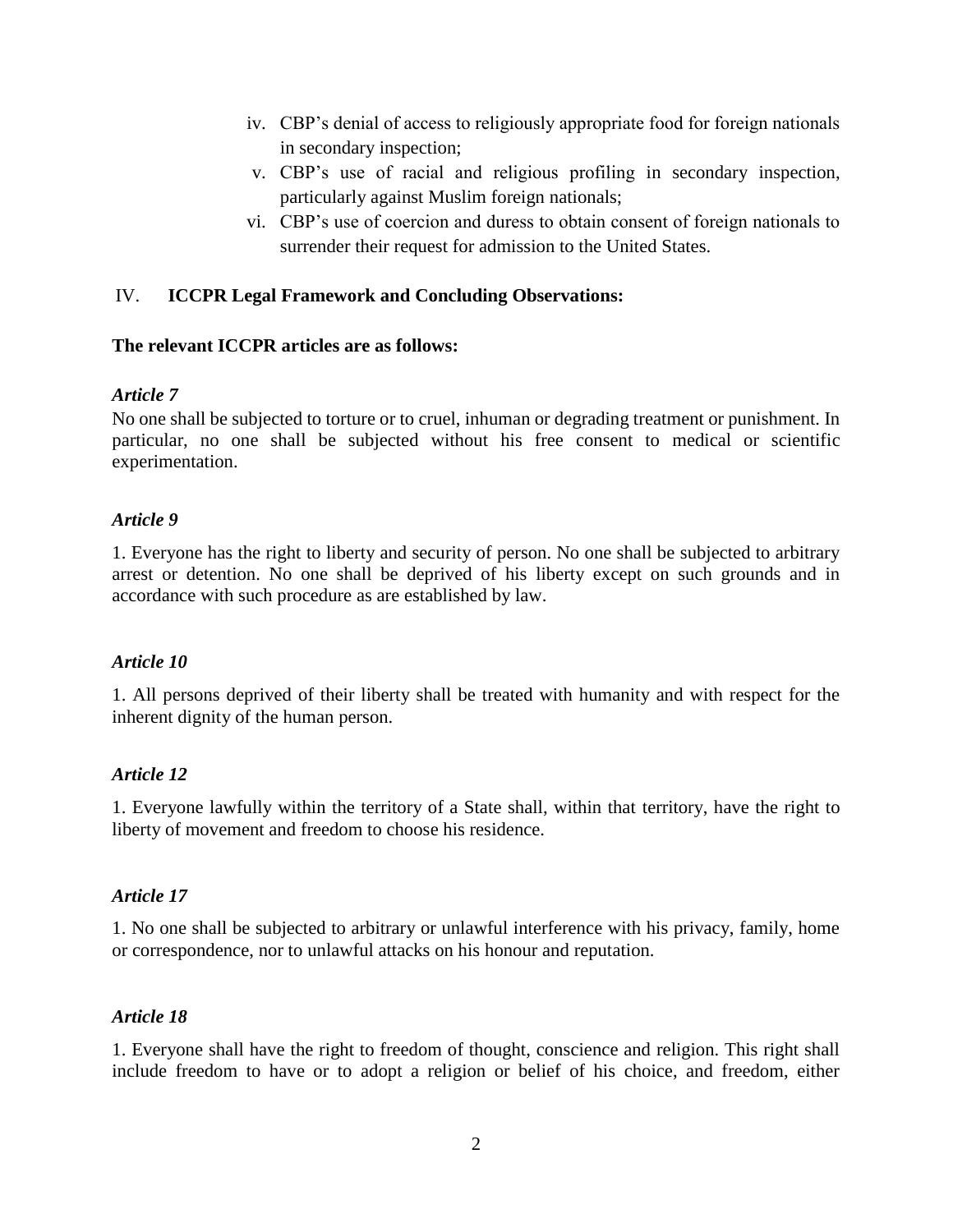individually or in community with others and in public or private, to manifest his religion or belief in worship, observance, practice and teaching.

### *Article 19*

1. Everyone shall have the right to hold opinions without interference.

### *Article 21*

The right of peaceful assembly shall be recognized. No restrictions may be placed on the exercise of this right other than those imposed in conformity with the law and which are necessary in a democratic society in the interests of national security or public safety, public order (ordre public), the protection of public health or morals or the protection of the rights and freedoms of others.

### *Article 22*

1. Everyone shall have the right to freedom of association with others, including the right to form and join trade unions for the protection of his interests.

### *Article 26*

All persons are equal before the law and are entitled without any discrimination to the equal protection of the law. In this respect, the law shall prohibit any discrimination and guarantee to all persons equal and effective protection against discrimination on any ground such as race, colour, sex, language, religion, political or other opinion, national or social origin, property, birth or other status.

# **The relevant concluding observations of the ICCPR 4th periodic review of the United States in 2014 are as follows:**

The State party should ensure that all cases of unlawful killing, torture or other ill-treatment, unlawful detention or enforced disappearance are effectively, independently and impartially investigated, that perpetrators, including , in particular, persons in positions of command, are prosecuted and sanctioned, and that victims are provided with effective remedies. The responsibility of those who provided legal pretexts for manifestly illegal behavior should also be established. The State party should also consider the full incorporation of the doctrine of " command responsibility " in its criminal law and declassify and make public the report of the Senate Special Committee on Intelligence into the CIA secret detention programme. *\*However, the concluding observation that the U.S. should ensure an independent and impartial investigation of torture, unlawful detention and ill-treatment was made in the context of CIA operations, not CBP operations at ports of entry, including airports.*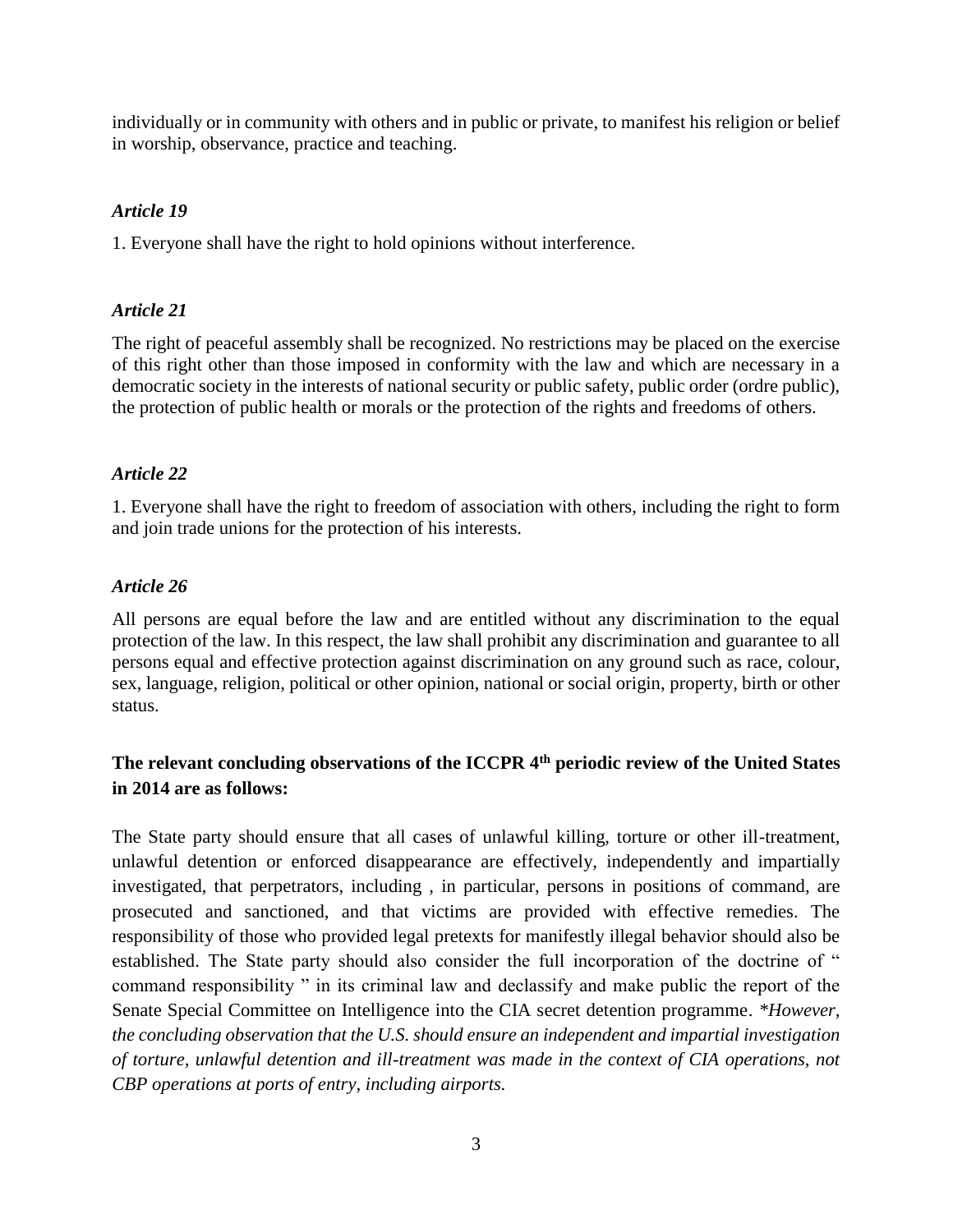#### **Excessive use of force by law enforcement officials**

The Committee is concerned about the still high number of fatal shootings by certain police forces, including, for instance, in Chicago, and reports of excessive use of force by certain law enforcement officers, including the deadly use of tasers, which has a disparate impact on African Americans, and use of lethal force by Customs and Border Protection (CBP) officers at the United States-Mexico border (arts. 2, 6, 7 and 26). \**However, there was no mention of excessive force used by CBP at other U.S. ports of entry, including airports.* 

#### **Legislation prohibiting torture**

While noting that acts of torture may be prosecuted in a variety of ways at both the federal and state levels, the Committee is concerned about the lack of comprehensive legislation criminalizing all forms of torture, including mental torture, committed within the territory of the State party. The Committee is also concerned about the inability of torture victims to claim compensation from the State party and its officials due to the application of broad doctrines of legal privilege and immunity (arts. 2 and 7).

The State party should enact legislation to explicitly prohibit torture, including mental torture, wherever committed, and ensure that the law provides for penalties commensurate with the gravity of such acts, whether committed by public officials or other persons acting on behalf of the State, or by private persons. The State party should ensure the availability of compensation to victims of torture.

#### **Immigrants**

The Committee is concerned that under certain circumstances mandatory detention of immigrants for prolonged periods of time without regard to the individual case may raise issues under article 9 of the Covenant. It is also concerned about the mandatory nature of the deportation of foreigners, without regard to elements such as the seriousness of crimes and misdemeanors committed, the length of lawful stay in the United States, health status, family ties and the fate of spouses and children staying behind, or the humanitarian situation in the country of destination. Finally, the Committee expresses concern about the exclusion of millions of undocumented immigrants and their children from coverage under the Affordable Care Act and the limited coverage of undocumented immigrants and immigrants residing lawfully in the United States for less than five years by Medicare and Children Health Insurance, all resulting in difficulties for immigrants in accessing adequate health care (arts. 7, 9, 13, 17, 24 and 26).

The Committee recommends that the State party review its policies of mandatory detention and deportation of certain categories of immigrants in order to allow for individualized decisions ; take measures to ensure that affected persons have access to legal representation ; and identify ways to facilitate access to adequate health care, including reproductive health - care services , by undocumented immigrants and immigrants and their families who have been residing lawfully in the United States for less than five years .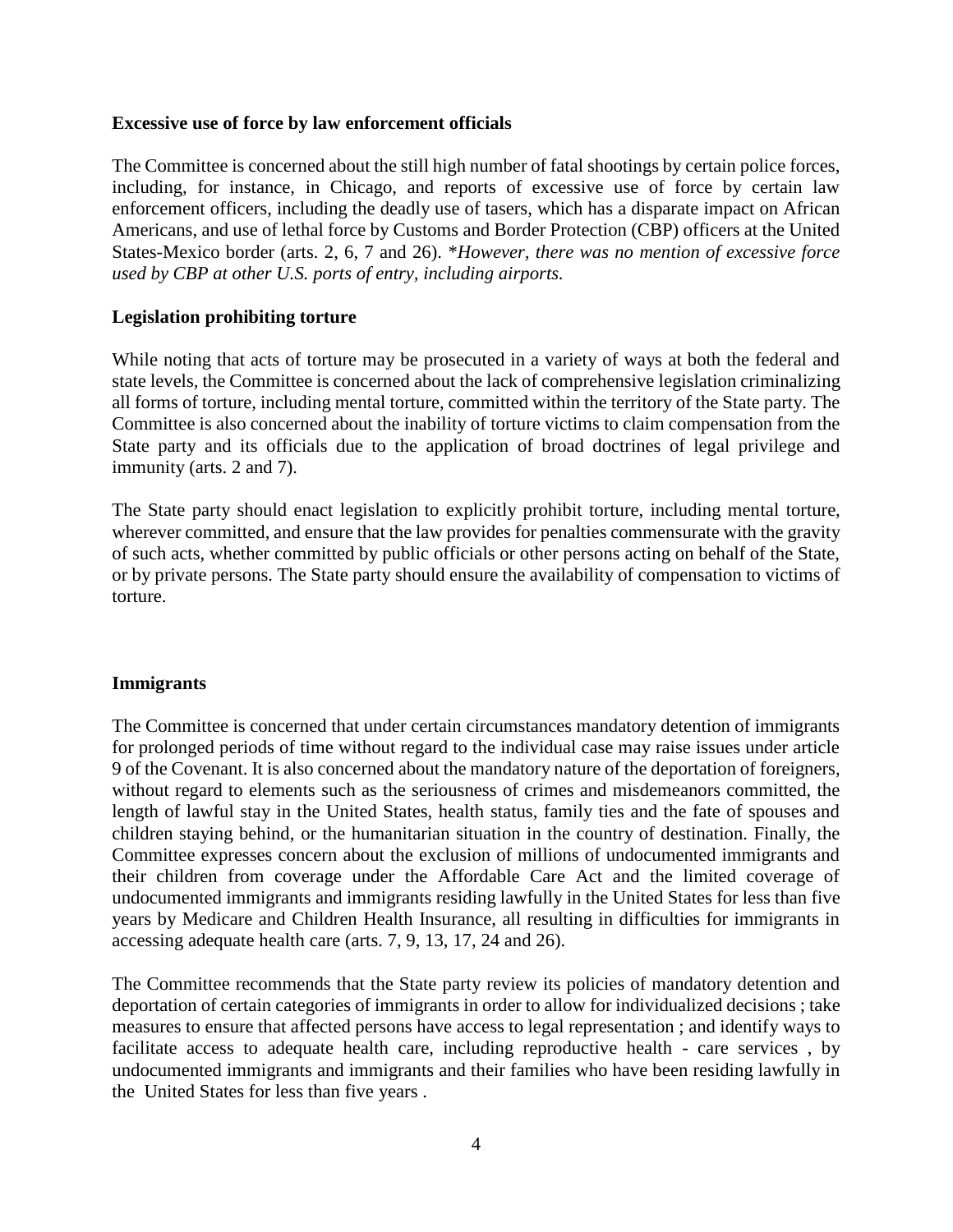*The U.S. government did not address CBP abuses in any of their 2015 responses to the committee's 2006 and 2014 concluding observations.* 

# V. **Current U.S. Government Policy or Practise**

Since January 1, 2017, the United States has seen an increasing militarization of CBP not only at the U.S./Mexico border, but also at its ports of entry, including airports. This is part and parcel of the Administration's executive orders on border security and enforcement of immigration laws in the interior, which place all non-citizens at risk of arbitrary profiling, arrest, detention, interrogation and other cruel, inhuman and degrading treatment. The Department of Homeland Security released information in May 2017 indicating that it is using TTRTs at domestic and international airports, with little oversight or regulation. This together with an increasingly militarized CBP force has produced alarming results including the coerced removal of unknown numbers of foreign nationals for specious reasons. It has also led to an increased frequency of prolonged detention, enhanced interrogation and other markers of counter-terrorism efforts that have proved hugely destructive to communities in the United States, including but not limited to Arab, Middle Eastern, Muslim and South Asian (AMEMSA) individuals.

# VI. **Human Rights Committee General Comments**

# **GC No. 35. Article 9 Liberty and Security of Person states in relevant part:**

An arrest or detention may be authorized by domestic law and nonetheless be arbitrary. The notion of "arbitrariness" is not to be equated with "against the law", but must be interpreted more broadly to include elements of inappropriateness, injustice, lack of predictability and due process of law, as well as elements of reasonableness, necessity and proportionality. For example, remand in custody on criminal charges must be reasonable and necessary in all the circumstances. Aside from judicially imposed sentences for a fixed period of time, the decision to keep a person in any form of detention is arbitrary if it is not subject to periodic re-evaluation of the justification for continuing the detention.

The term "arrest" refers to any apprehension of a person that commences a deprivation of liberty, and the term "detention" refers to the deprivation of liberty that begins with the arrest and continues in time from apprehension until release. Arrest within the meaning of article 9 need not involve a formal arrest as defined under domestic law. When an additional deprivation of liberty is imposed on a person already in custody, such as detention on unrelated criminal charges, the commencement of that deprivation of liberty also amounts to an arrest.

# VII. **Recommended Questions:**